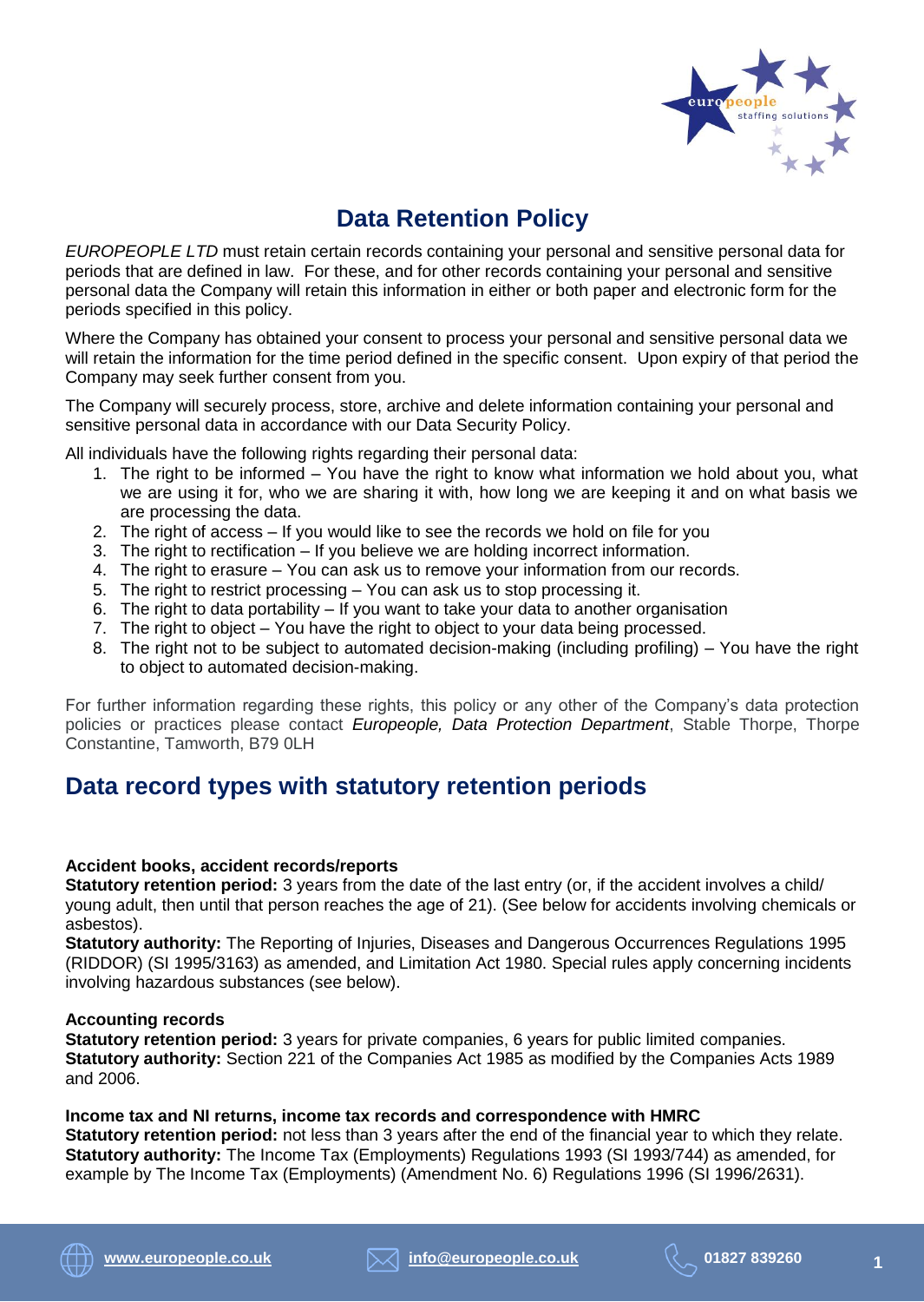

**Medical records and details of biological tests under the Control of Lead at Work Regulations Statutory retention period:** 40 years from the date of the last entry.

**Statutory authority:** The Control of Lead at Work Regulations 1998 (SI 1998/543) as amended by the Control of Lead at Work Regulations 2002 (SI 2002/2676).

#### **Medical records as specified by the Control of Substances Hazardous to Health Regulations (COSHH)**

**Statutory retention period:** 40 years from the date of the last entry.

**Statutory authority:** The Control of Substances Hazardous to Health Regulations 1999 and 2002 (COSHH) (SIs 1999/437 and 2002/2677).

#### **Medical records under the Control of Asbestos at Work Regulations: medical records containing details of employees exposed to asbestos and medical examination certificates**

**Statutory retention period:** (medical records) 40 years from the date of the last entry; (medical examination certificates) 4 years from the date of issue.

**Statutory authority:** The Control of Asbestos at Work Regulations 2002 (SI 2002/ 2675). Also see the Control of Asbestos Regulations 2006 (SI 2006/2739) and the Control of Asbestos Regulations 2012 (SI 2012/632)

**Medical records under the Ionising Radiations Regulations 1999 Statutory retention period:** until the person reaches 75 years of age, but in any event for at least 50 years.

**Statutory authority:** The Ionising Radiations Regulations 1999 (SI 1999/3232).

#### **Records of tests and examinations of control systems and protective equipment under the Control of Substances Hazardous to Health Regulations (COSHH)**

**Statutory retention period:** 5 years from the date on which the tests were carried out. **Statutory authority:** The Control of Substances Hazardous to Health Regulations 1999 and 2002 (COSHH) (SIs 1999/437 and 2002/2677).

#### **Records relating to children and young adults**

**Statutory retention period:** until the child/young adult reaches the age of 21. **Statutory authority:** Limitation Act 1980.

**Retirement Benefits Schemes – records of notifiable events, for example, relating to incapacity Statutory retention period:** 6 years from the end of the scheme year in which the event took place. **Statutory authority:** The Retirement Benefits Schemes (Information Powers) Regulations 1995 (SI 1995/3103)

**Statutory Maternity Pay records, calculations, certificates (Mat B1s) or other medical evidence Statutory retention period:** 3 years after the end of the tax year in which the maternity period ends. **Statutory authority:** The Statutory Maternity Pay (General) Regulations 1986 (SI 1986/1960) as amended.

**Wage/salary records (also overtime, bonuses, expenses) Statutory retention period:** 6 years. **Statutory authority: Taxes Management Act 1970.**

#### **National minimum wage records**

**Statutory retention period:** 3 years after the end of the pay reference period following the one that the records cover.

**Statutory authority:** National Minimum Wage Act 1998.



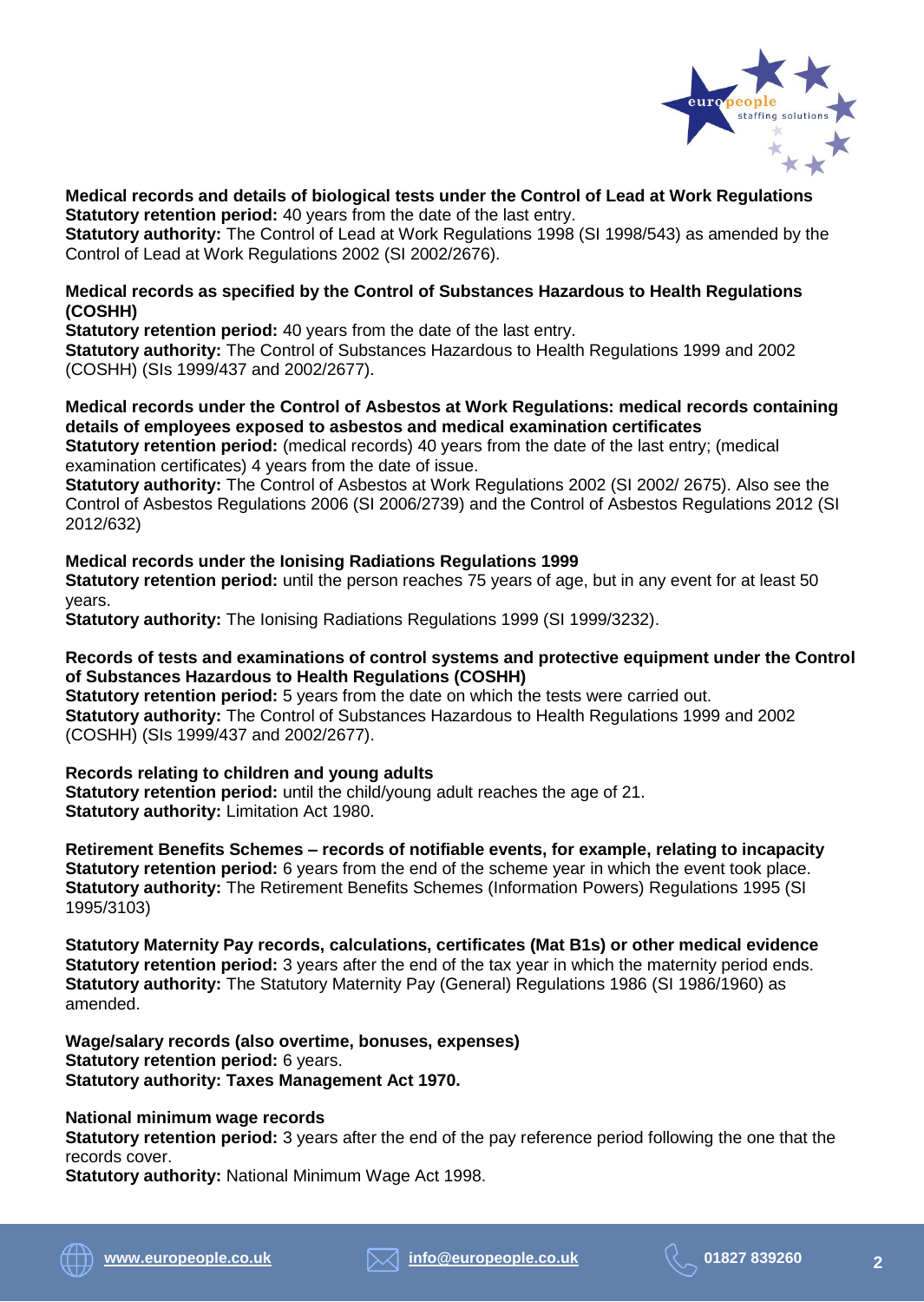

**Records relating to working time Statutory retention period:** 2 years from date on which they were made. **Statutory authority:** The Working Time Regulations 1998 (SI 1998/1833).

#### **Work-seeker records**

**Statutory retention period:** one year from (a) the date of their creation or (b) after the date on which we last provide you with work-finding services.

**Statutory authority:** The Conduct of Employment Agencies and Employment Businesses Regulations 2003 and The Gangmasters (Licensing Conditions) Rules 2009

#### **Records relating to dealings with other licence holders**

**Statutory retention period:** one year from creation or, where they have been supplied by another person, from last supply. **Statutory authority:** The Gangmasters (Licensing Conditions) Rules 2009